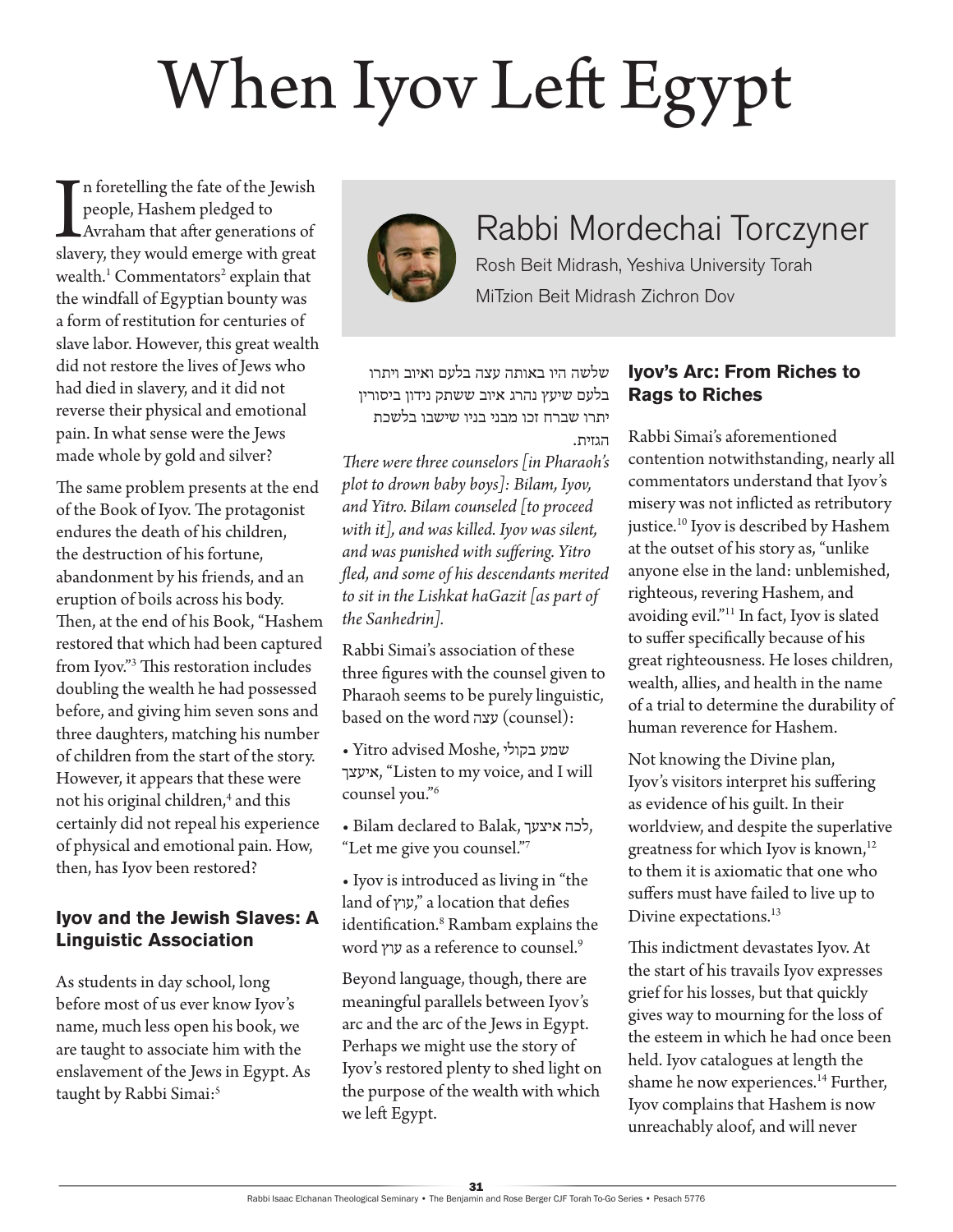deign to respond to Iyov's allegations of injustice. Iyov's strongest complaints are reserved not for his filial, physical, and financial losses, but rather for his decline in the eyes of his world, and his inability to gain an audience before Hashem.

At the end of Iyov's saga, Hashem at last responds, delivering a multichapter lecture on the vast differences between Hashem and human beings. At the end, Iyov retracts his initial complaints, saying, "I had heard of You with my ear before; now, my eye has seen You. Therefore I reject and regret [my words], as [I am] dust and ash."15 Hashem then defends Iyov before his visitors, "raising the face of Iyov."16 Seeing a possibility for connection with Hashem, Iyov abandons his hostility and reaches out — and in the moment when he prays to Hashem, he is given wealth, he is blessed with children, and his community responds to him with new support.<sup>17</sup> Iyov's standing as a Man of G-d is fully restored.

In light of this arc, perhaps we may understand Iyov's newfound plenty as something other than material restitution. Wealth and family convey a message of Divine approval to Iyov's world. This is no longer a man who is rejected by Hashem; rather, Iyov is indeed the outstandingly worthy individual described in the beginning, "unblemished, righteous, revering Hashem, and avoiding evil."

### **The Jews in Egypt: From Riches to Rags to Riches**

Like Iyov, the Jewish people begin their painful sojourn in wealth, glory, and an aura of connection with Hashem. Three generations of good fortune sent by Hashem have been

kind to them, and Yosef 's role as the savior of Egypt brings him and his family the respect of Egyptian society.<sup>18</sup> Moreover, they have a multigeneration reputation as protected representatives of Hashem,<sup>19</sup> a role cemented by Yosef when he credits Hashem for his success in Egypt.<sup>20</sup>

In another generation, the Jews' success and Divine protection dissipate — and as with Iyov's experience, this does not appear to be a response to sin. Several Talmudic sages do suggest that Hashem may have been punishing Avraham,<sup>21</sup> but the Biblical revelation to Avraham<sup>22</sup> states simply that the Jews must descend to Egypt as a step along a preordained path that is their destiny, regardless of their conduct.

Suffering creates that same sundering of the Divine relationship that Iyov experienced. The Jews endure generations of slavery without even crying out to Hashem; according to Yehoshua<sup>23</sup> and Yechezkel,<sup>24</sup> they even participate in Egyptian idolatry.<sup>25</sup>

As was true for Iyov, the moment of reunion with Hashem is what brings the Jews' suffering in Egypt to a close. Throughout slavery, the campaign to have midwives kill baby boys, and the casting of baby boys into the Nile, Hashem does not intervene. Only with our national appeal to Hashem does Hashem call to mind our ancestral covenant.<sup>26</sup>

At this stage, Hashem restores our status as a special nation, emphasizing repeatedly to Pharaoh that the Jewish people should not be viewed as a spiritually worthless tribe of slaves. Hashem calls them "My nation,"27 "My son" and "My firstborn,"<sup>28</sup> identifying them as a people unique in its connection with the Divine. Perhaps, then, as with Iyov, Hashem

makes a point of awarding the Jews wealth as a demonstration that their relationship is still whole: they are still My firstborn children.

#### **The Prosperity School**

In 2006, *Time Magazine* ran a cover story asking, "Does God want you to be rich?"29 The stories of Iyov and the Jews in Egypt might lead to the conclusions of Prosperity Theology, which contends that wealth is a sign

Why was Iyov, who remained silent, punished specifically with suffering? R. Chaim Shmulevitz (1902-1979), *Sichot Mussar* 5733 no. 5, explains that the instinct of someone who is suffering is to scream even though he knows that screaming is not going to help the suffering. Iyov knew that screaming at Pharaoh wasn't going to help, but if he would have truly felt the suffering of the Jewish people he should have done so anyway or made some other statement of protest, similar to what Yitro did. Therefore, he was punished specifically with suffering so that he would realize the importance of being sensitive to the suffering of others.

**Torah To Go Editors**